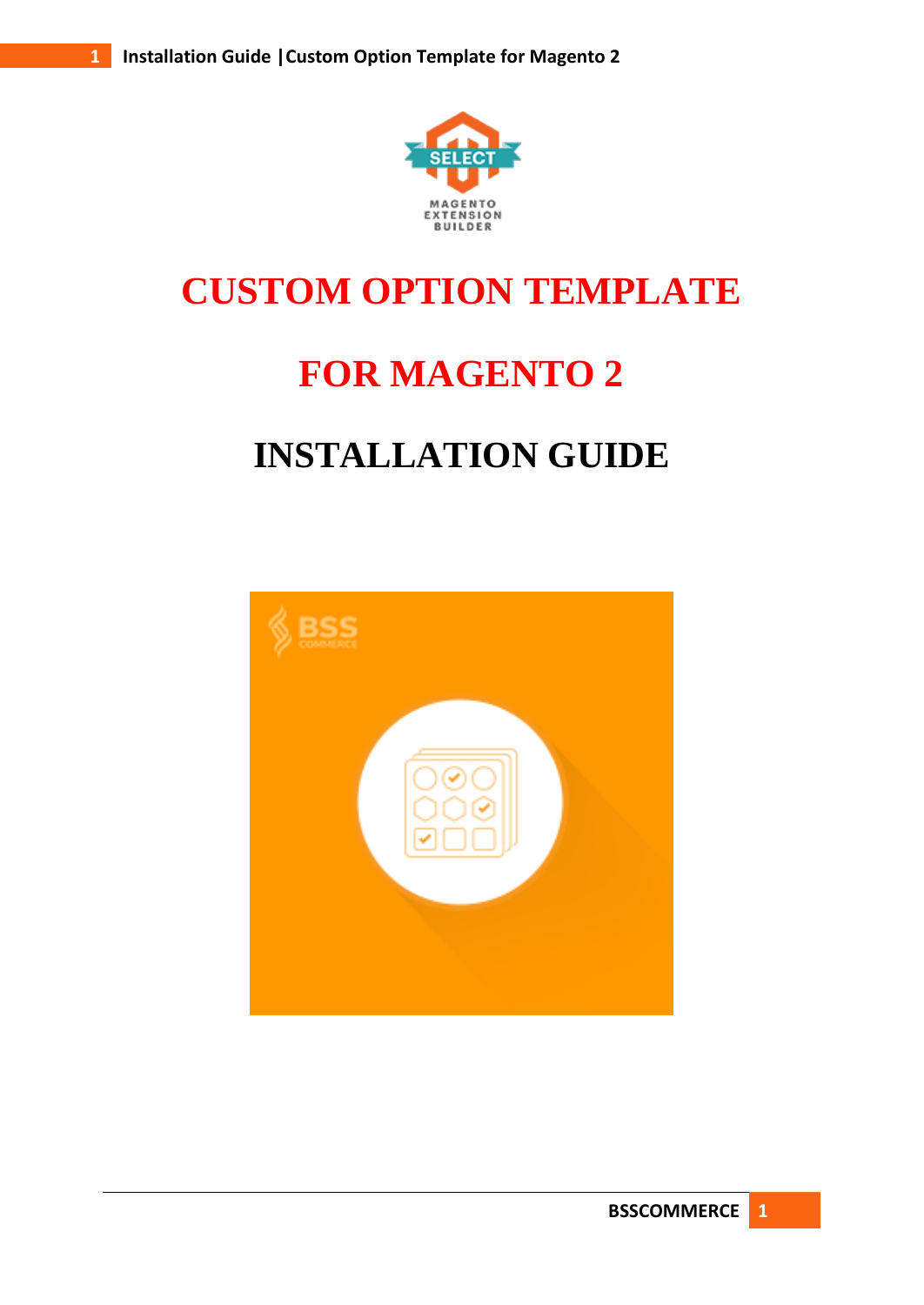After finishing purchasing process, we will immediately send you an email containing the link to download this extension.

#### **Step 1:**

Unzip the file.

#### **Step 2:**

Create another directory called **app/code/Bss/CustomOptionTemplate/**. CustomOptionTemplate is the module's internal identifier. You can find it in the "composer.json" file in the extension ZIP file you downloaded, look at the node "psr-4".

This is what you call the directory, and then you put the contents of the extension ZIP file in there.

#### **Step 3:**

Upload the directory **app/code/Bss/CustomOptionTemplate/** into the root directory of your Magento installation. The root directory of Magento is the directory that contains the directories "app", "bin", "lib" and more. All directories should match the existing directory structure.

#### **Step 4:**

Go to Magento 2 root directory.

Run: php bin/magentosetup:upgrade.

#### **Step5:**

Run: php bin/magentosetup:static-content:deploy.

#### **Step 6:**

Clear all Caches.